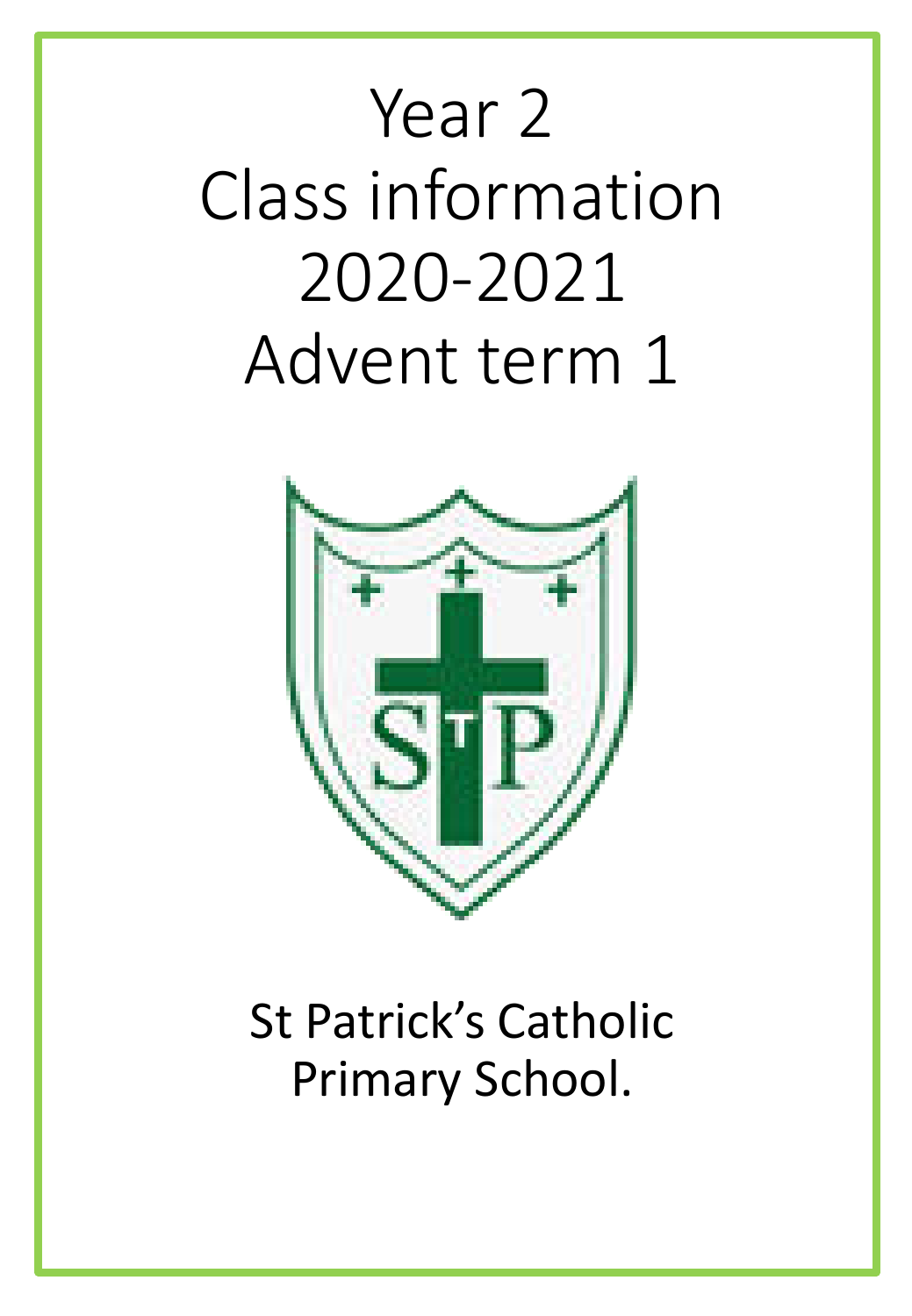# Year 2 Pentecost Term 2020-2021

### **Microsoft Teams**

Thank you for your continued support using Microsoft teams. Content, including live lessons for those who are unable to attend school will continue to be assigned daily. Children will also receive homework via teams and this should be returned in the same way.

Daily live lessons will be at

9am , 10.30am and 12.45pm

### **Staff working in Y2**

Mrs Gripton, Mrs Wightman (PPA – Weds), Mrs Choudhury (AM) Mrs Hoskins (PM) and Mrs Robinson Monday and Tuesdays.

### **What to bring to school -**

- 2 water bottles
- Healthy snack- no chocolate bars or sweets
- Outdoor shoes

### **PE Day**

Your child should wear their PE kit on Wednesday

**What will we be doing this half term No earrings should be worn on PE days and trainers/plimsolls should be worn** 

| English               | <b>Maths</b>        | <b>RE</b>                       |
|-----------------------|---------------------|---------------------------------|
| Percy The Park Keeper | Place Value         | Beginnings/Signs and<br>Symbols |
| Science               | <b>Topic</b>        | <b>PE</b>                       |
| <b>Healthy Me</b>     | Geography - Seasons | <b>Fundamentals</b>             |

#### **Please find attached the knowledge organisers for Science and Topic. English**

This half term, we will be looking at a variety of texts linked to our Topic – Seasons. Our writing genre for this half term will be letter writing and poetry. Our focus will be on capital letters, punctuation and begin to understand word classes.

#### **Maths**

This half term we will be learning about place value, building on the learning from Year 1. Children will gain a deeper understanding of tens and ones and be able to apply this knowledge to reasoning and problem solving. We will then begin our learning of addition and subtraction where the children will recall and use addition and subtraction facts, add and subtract numbers using concrete objects, pictorial representations, understand the term commutative and inverse, as well as applying this knowledge to reasoning and problem solving questions.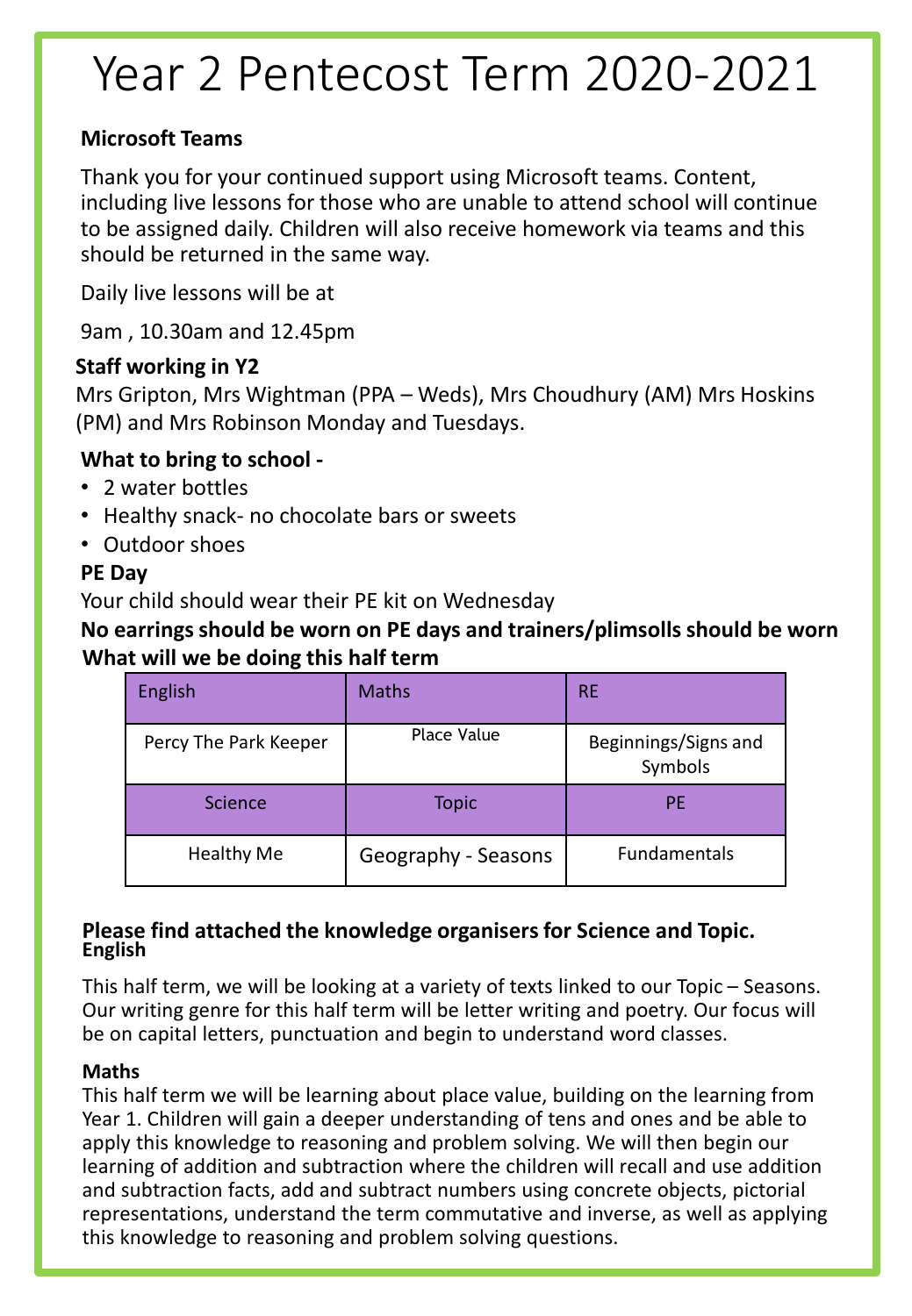# Year 2 Pentecost Term 2020-2021

### **English Vocab**

| Punctuation          | Common noun         | Proper noun | Comma       |  |  |
|----------------------|---------------------|-------------|-------------|--|--|
| <b>Full stop</b>     | Exclamation<br>mark | Conjunction | Punctuation |  |  |
| <b>Question mark</b> | <b>Noun</b>         | Verb        | Adverb      |  |  |

# **Maths Vocab**

| <b>Place value</b> | <b>Tens and ones</b> | <b>Backwards</b>    | <b>Forwards</b>        |
|--------------------|----------------------|---------------------|------------------------|
| Compare            | <b>Ordering</b>      | <b>Calculations</b> | Add                    |
| <b>Subtract</b>    | 2-digit number       | 1-digit<br>number   | <b>Number</b><br>bonds |

## **RE topic word**

| Creation | <b>Beginnings</b> | Psalm | Litany    |
|----------|-------------------|-------|-----------|
| Family   | Friend            | God   | New start |

### **Science key words**

| Cough         | <b>Hygiene</b> | <b>Exercise</b> | Happiness |
|---------------|----------------|-----------------|-----------|
| <b>Sneeze</b> | Germs          | Food            | Healthy   |

### **Topic key words**

| <b>Sun</b>    | Cloud          | Weather          | <b>Climate</b>           |
|---------------|----------------|------------------|--------------------------|
| Satellite     | <b>Predict</b> | <b>Symbol</b>    | <b>United</b><br>Kingdom |
| <b>Change</b> | N, S, E, W     | <b>Continent</b> | <b>Atlantic</b>          |